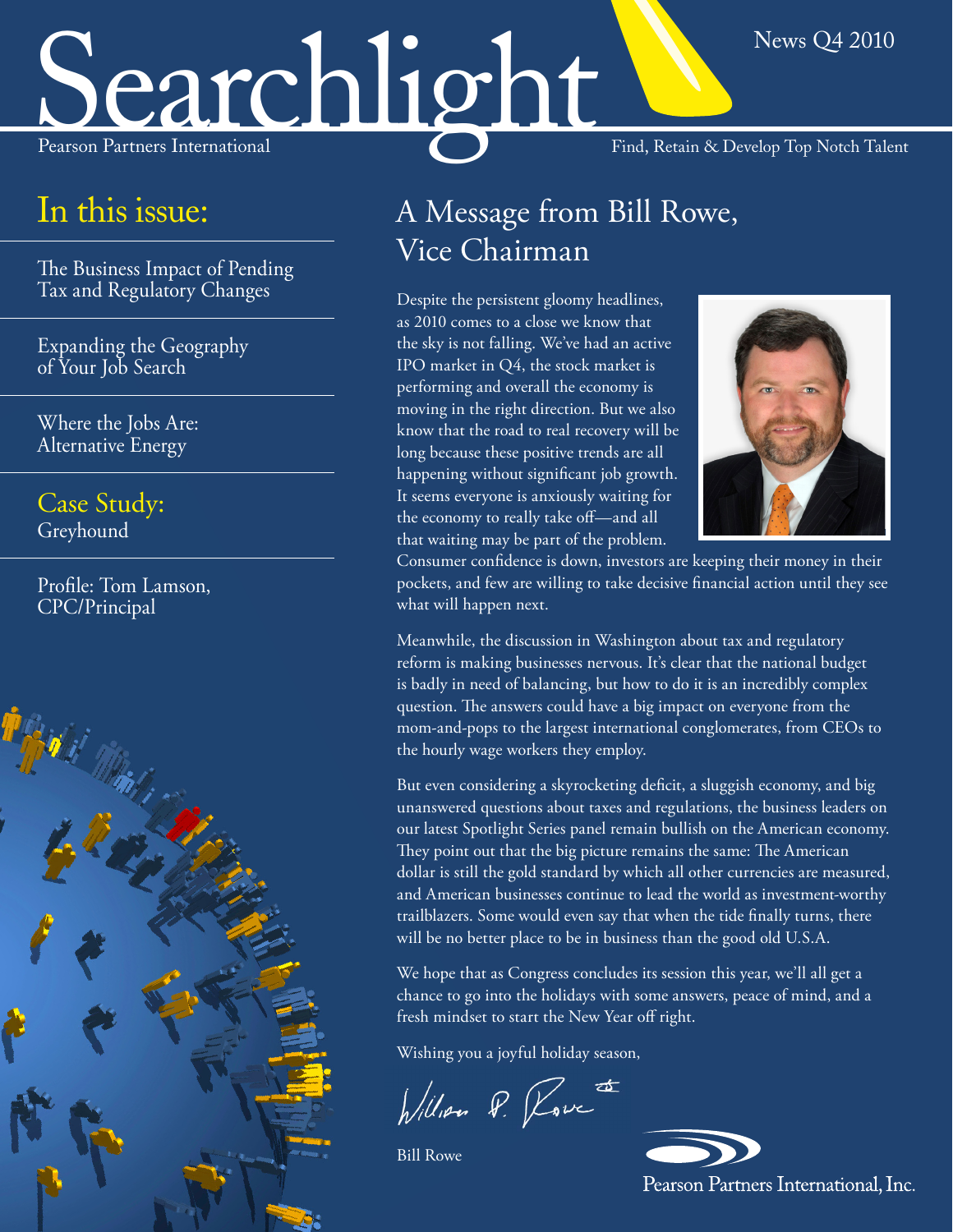# **Searchlight**

# The Business Impact of Pending Tax and Regulatory Changes

**American families and businesses are all working on getting back to the basics. People are living smaller and more sustainable lifestyles, and companies are looking to increase productivity and create a sustainable pace of growth. Regulatory and tax reformers at the national, state and local levels are attempting to do the same thing: Fix the mechanisms that allowed both the runaway financial excesses and the devastating crashes that followed, in hopes that the economy will stabilize for the long term. But there are many big unanswered questions. What's the best way to repair the damage, reduce the deficit, and set the country on the right course?**

This Spotlight Series event was a fascinating discussion of pending legislative reform, consumer confidence, global economic recovery, and how best to balance the U.S. budget.

Our esteemed panel members include:

- ❏ **Mark Flagg,** President, Texas Northern Trust, NA
- ❏ **Joe Norville,** National Tax Partner, KPMG LLP
- ❏ **Dave Rader,** Former Chief Financial Officer (retired), Frito-Lay, Inc.
- ❏ **Christopher Ray,** Managing Director, Natural Gas Partners

### Economic Forecast: Global vs. Local

The No. 1 question on the minds of many Americans is how we're going to get out of the current economic slump. With all eyes on Washington, the regulatory and tax legislation now dominating the discussion will have a major effect on businesses, families, and individuals across the nation.

While we wait for the news out of Congress, the global economy is looking up, driven largely by the success of business in Asia, where major corporations are investing and growing. While that's good news for American-based companies that enjoy lower tax rates abroad, it doesn't help our employment situation back home, nor does it bring those profits back home where they can have an impact on the American economy. That will take corporate tax reform, which is unlikely in the next two years.

As the economy continues its slow recovery, the pace of change depends largely on confidence: consumers' confidence to begin spending again, and investors' confidence to begin making deals.



From L to R: Christopher Ray, Mark Flagg, Joe Norville, Dave Rader

Once the economy does begin to stabilize, many experts predict that a "day of reckoning" will arrive, at which time taxes will have to increase to fix the ballooning deficit. As companies continue to focus on improving productivity rather than hiring more people, unemployment could remain high.

### The Trillion-Dollar Question: How to Pay Down the Deficit?

But the money to fuel the American economy and pay down the deficit must come from somewhere, and taxes are a logical place to turn. Consumers could soon be paying more for goods, while some states, such as New York, have begun taxing traveling business professionals on the income they earned while working in the state. Proposed taxes on businesses, particularly the oil, gas, and energy industry, could have an onerous effect on small businesses and mom-and-pop shops, many of which would likely not be replaced if they were driven out of business. That could permanently change the landscape of the energy industry in America and negatively affect prices.

Balancing the budget is a tough task—but a necessary one. To pay down the trillions America has accrued in national debt, our panelists predict that there will either be changes to entitlements such as Social Security and Medicare, or taxes will have to go up—or both. Who will be taxed, how, and how much, remains to be determined. For now, tax-evaders beware: Expect the government to go after every dollar it is entitled to.

### Still Bullish After All These Years

Despite increasing regulations and talk of economic gloom, the U.S. dollar is still the safest currency in the world, and global investors are still putting money into U.S. companies. There are tough decisions to be made about how to reduce the deficit, help small American businesses, and get the country's financial house in order. But overall, our panelists remain optimistic on prospects for the U.S. economy.

## Save the Date – Q1 2011

Mark your calendars now for our next Breakfast Spotlight Series scheduled for March 8, 2011. Details and invitations will be extended in February.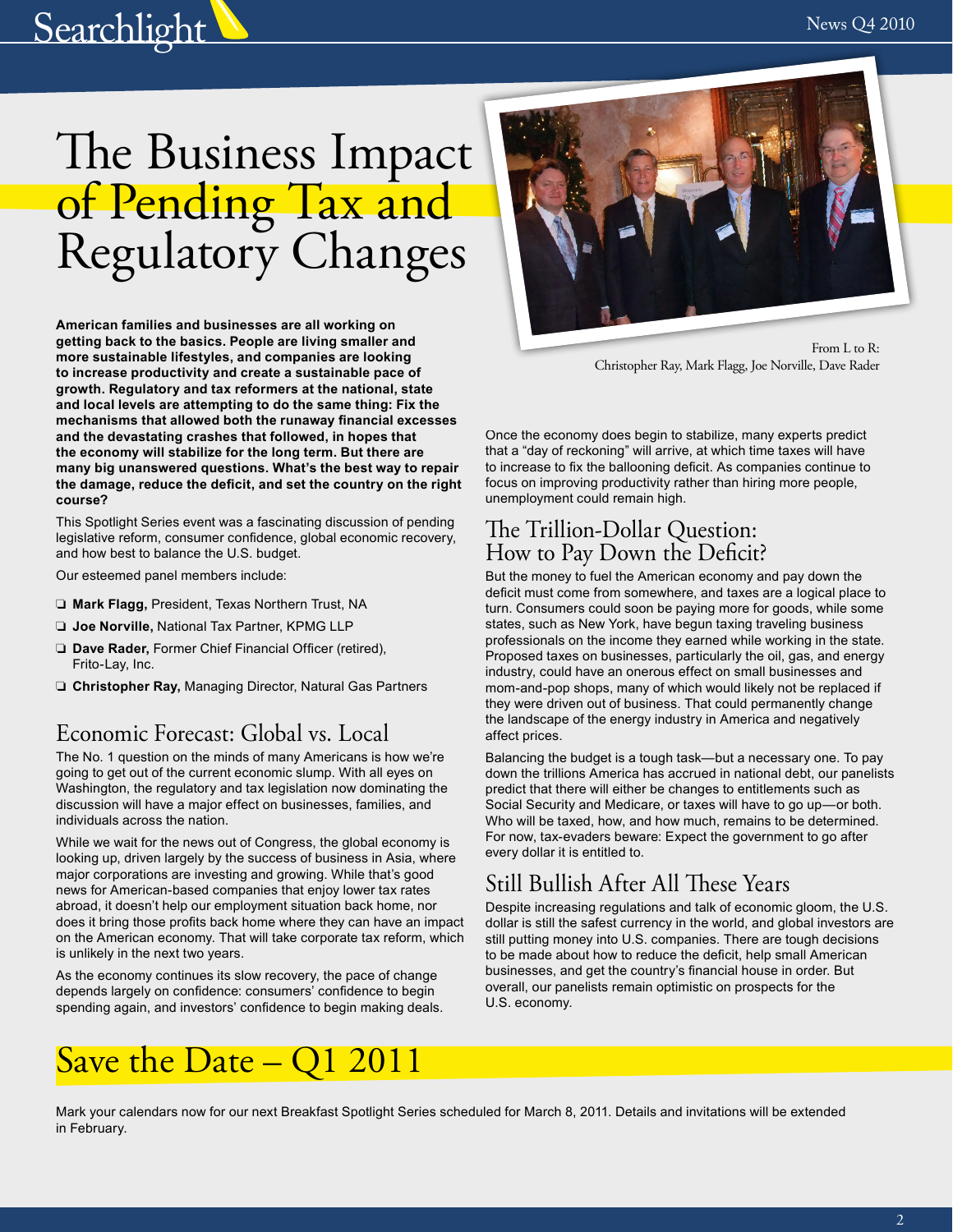

# Expanding the Geography of Your Job Search

### Tips from the Career Coach

*If you've hit a plateau in your local job search and are considering the possibility of relocating to another city or state, there are some important things to consider. Of course, the first step is assessing whether a move makes sense, from weighing the impact on your family to comparing cost-of-living factors. There are numerous online calculators to help determine how a new location would measure up to your current one, including details on housing markets, schools, salary adjustments, and more. If relocating seems viable, here are some practical tips to help make a longdistance job search a success.* 

### Connect with a quality executive recruiter

Start by getting your resume in the hands of the right recruiter in the geographical areas you have targeted with a focus on the ones that handle your industry or job discipline. Let them know you are open to relocating and you would like to meet with them to discuss current or future assignments. Establish a time frame for when you will be in the area and try to set up multiple meetings to explore opportunities and to network with key individuals.

### Focus on virtual networking

If you're not already using social media tools like LinkedIn to network, get your profile set up and start leveraging the world of online networking to find contacts in the areas you're targeting. Be sure to use advanced search functions on LinkedIn to see who is in your network or who might know someone in your network. The right contact could be just a few degrees of separation from someone you already know.

### Use your alumni association

Tap the resources of your undergraduate and post-graduate schools. Most colleges and university alumni associations offer online directories of alums searchable by region, industry, or even job title. Some institutions have reciprocal agreements with other career centers that would allow you to use the facilities of a nearby college or university.

### Learn the local business scene

Start reading the business section or business journal in the city you're targeting to get familiar with key players, industry trends, and areas of growth. Knowing which companies are succeeding and expanding can help guide your efforts and provide conversational fodder for networking calls and interviews.

### Investigate events in your industry

Research upcoming industry events. If a high-profile industryspecific conference or symposium is being held in an area you would consider moving, plan to attend and make the most of every networking opportunity during the event.

### Check into chambers of commerce

Even though online networking has taken center stage for most job seekers, don't discount the potential of more traditional organizations such as Rotary clubs and local chapters of industry and trade associations. Check out the membership directory of the local chamber of commerce for listings of potential employers and referral sources.

# **where the jobs are: Alternative Energy**

**Over the coming months we'll be exploring some of the hottest industries where executives are being hired. In this issue we look at alternative energy. With governments, corporations and other organizations around the world working to develop, implement and promote the use of cleaner and more renewable energy, the alternative energy market is growing rapidly. Focusing on sources of power ranging from solar and wind to biofuel, nuclear, and hydroelectric, companies like Vestas and American Electric Power—among dozens of others—are seeking skilled executives. However, the industry's numerous applications, processes and developments have given rise to quite a bit of ambiguity in defining job roles. Just the term alternative energy has different connotations depending on the context. This poses an interesting challenge to present a more traditional skill set as it relates to what an alternative energy operation is seeking.** 

**Interested in moving into these industries? You'll need to position your background and experience in terms of highly relatable stories in order to help bridge the gap between traditional skill sets and the very specialized nature of these new fields. Quantifiable information alone is usually insufficient for an alternative energy operation to gauge ability and aptitude. Although many areas of alternative energy are still in the research and development phase, deployment is on the horizon with pace of growth expected to be brisk. Pearson Principal Tom Lamson notes, "We're starting to see a geographic shift in alternative energy hiring, with areas in the Plains states in particular poised to become home to large scale alternative energy sites such as wind and solar farms."**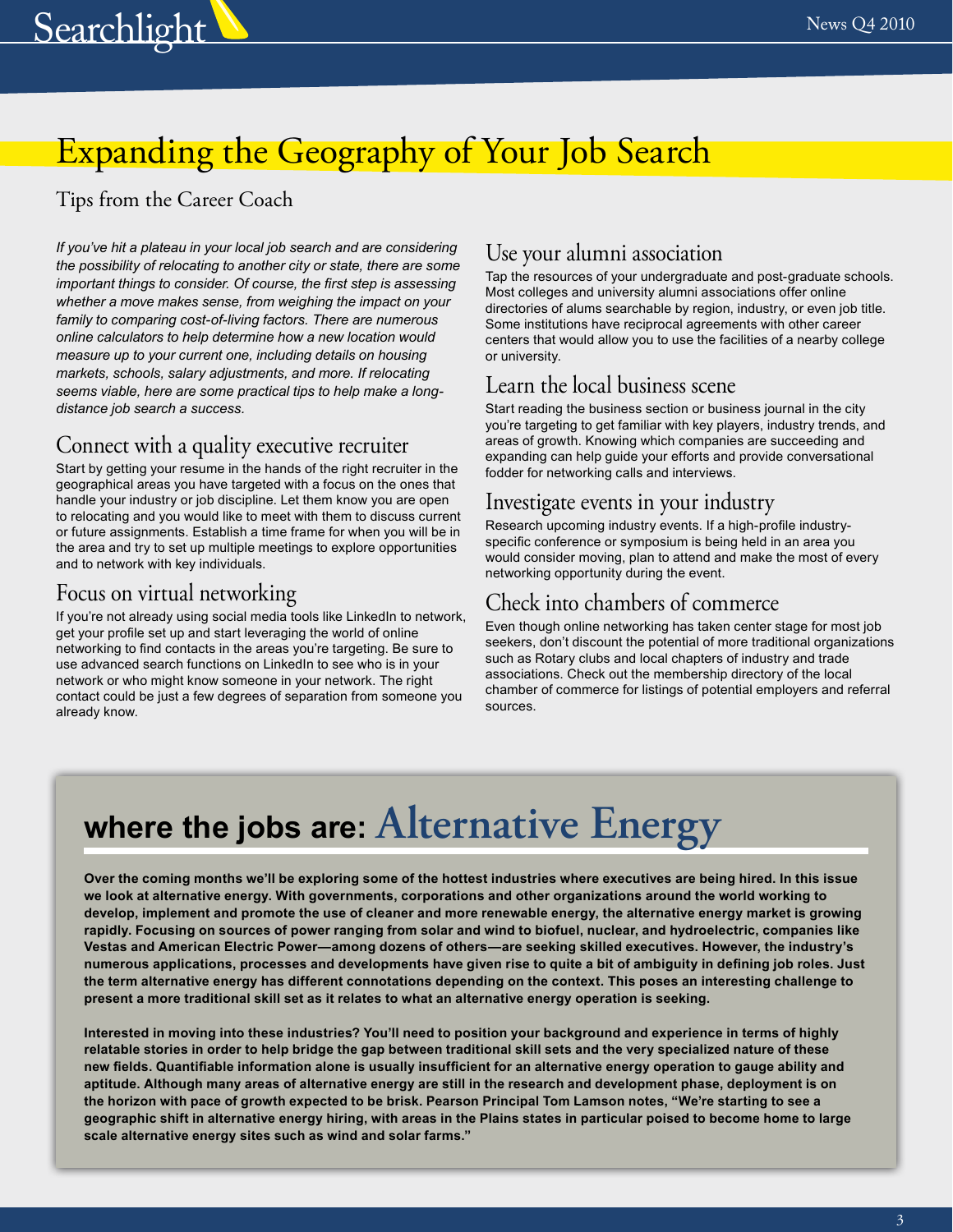# Case Study: Greyhound

**Searchlight** 

### Executives in Transition: Nothing But the Best for Greyhound's Best and Brightest

When Greyhound decided to move many of its shared service functions to its parent company, even top-level employees were not immune to the layoffs. Knowing that these valued executives would face a tough job market, Rhonda MacAndrew, Greyhound's senior vice president, human resources, wanted to be sure they had every opportunity to successfully transition into new jobs.

"I think our employees are one of our strongest assets," MacAndrew says. "When someone leaves the organization, particularly at a senior level, they still can represent the company in one way or another, and that has a lot to do with how Greyhound is viewed in the community in a positive way or in a negative way. I would much rather that someone feel that we've gone out of our way and done things to support them in their transition, so that the feeling they have about the company is a positive one."

Helping departing executives not only boosts Greyhound's reputation as a company that treats its people with respect, it shows the employees who remain that the company's leaders care. Because Greyhound wanted to give its departing executives the best career transition services available, the company chose Pearson Partners International.

Some of the executives who were let go took advantage of the transition services immediately, while others waited several months to take the first step. But all had one thing in common: they were pleasantly surprised at the breadth of services provided by Pearson Partners and the value they brought to their job search.

### Career Coaching

"It is important to have services provided that are holistic," MacAndrew says. "There are lots of dynamics aside from just helping somebody put their resume together or helping them in regards to how they do their elevator speech. There are lots of people who take losing their job very personally. They need some coaching, possibly in regard to their overall self esteem. There may be challenges or issues with their families. These things are

*Pearson Partners' career transition services include personal assessment and coaching; research on target companies; networking and connection-making; and evaluation of specific opportunities, from cultural fit to compensation.* 

important, and I want somebody working with those people to help them address those issues."

Some executives have spent years or even decades making milliondollar decisions, but have very little experience looking for a job. For example, Mark Southerst left his position as general counsel and secretary after serving 20 years with Greyhound, so it had literally been decades since he'd had to update a resume, dust off his interviewing skills, or assess his strengths and weaknesses.

"The most valuable part of these services has been inventorying my skills, understanding my personality traits, understanding my strengths and weaknesses, and being able to highlight my experience and put emphasis on certain parts of my experience," says Southerst, who is now chief legal officer and secretary for United Vision Logistics in Lafayette, La.

In addition to developing a high-quality resume and practicing interviewing skills, Pearson Partners' career transition services include personal assessment and coaching; research on target



companies; networking and connection-making; and evaluation of specific opportunities, from cultural fit to compensation. Before any interview, Pearson Partners' executive coaches work closely with the candidate to deeply understand the interviewing company's mission, vision, culture, and management team.

"What it enabled me to do was to think of the type of opportunities and the key characteristics that would work for me, what industries, what type of reporting relationship or corporate structure that I thought I would thrive in," Southerst says. "As you do your interviews, you begin to focus not only on making sure you present yourself well, but also looking to see whether you will be the right fit and being realistic about it."

For Krista Robinson, Greyhound's former vice president, supply chain, who is now vice president of procurement at DynCorp International, Pearson Partners' transition services went far beyond the outplacement services she'd sourced for others during her career.

"I thought I knew a lot about what would happen—you would go to class; sit around with other depressed, shocked people; get some resume feedback," she says. "But it was nothing like that. Pearson is really executive coaching and networking, which is different than outplacement services. This is to help you get through a rough period in your life, to pick your next opportunity, and for it to be a better fit so you can stay a long time."

After being unexpectedly laid off less than a year after coming on board at Greyhound, Robinson found the assessment particularly valuable. "After you have had something like this happen to you, even

> if you were removed from your job and it wasn't because of your performance, it still feels personal. So it's good to have professionals evaluate you and to hear the good things about you. You are not alone; you have people in your corner who root for you and give you some tools to research and filter opportunities."

Jeff Altizer, C.P.A., Greyhound's former chief financial officer who is currently working as a freelance consultant, found the custom research and networking

opportunities highly valuable. "The fact that Pearson is a retained search firm has given me more access than I gave it credit for at first to leverage their aspects and networks," he says. "It is more handson than just 'here's our toolkit.' For me, I need a sounding board and someone to give me industry perspective, facts, and the data I need to make confident decisions, and Pearson Partners provides that."

### Network Building

Southerst, Greyhound's former general counsel and secretary, carefully researched the various outplacement services firms after assisting with the transition and then leaving the company. He chose Pearson Partners in part because he wanted one-on-one assistance, and also because of the company's connections and assistance with building not just a network, but the networking skills to grow and sustain it.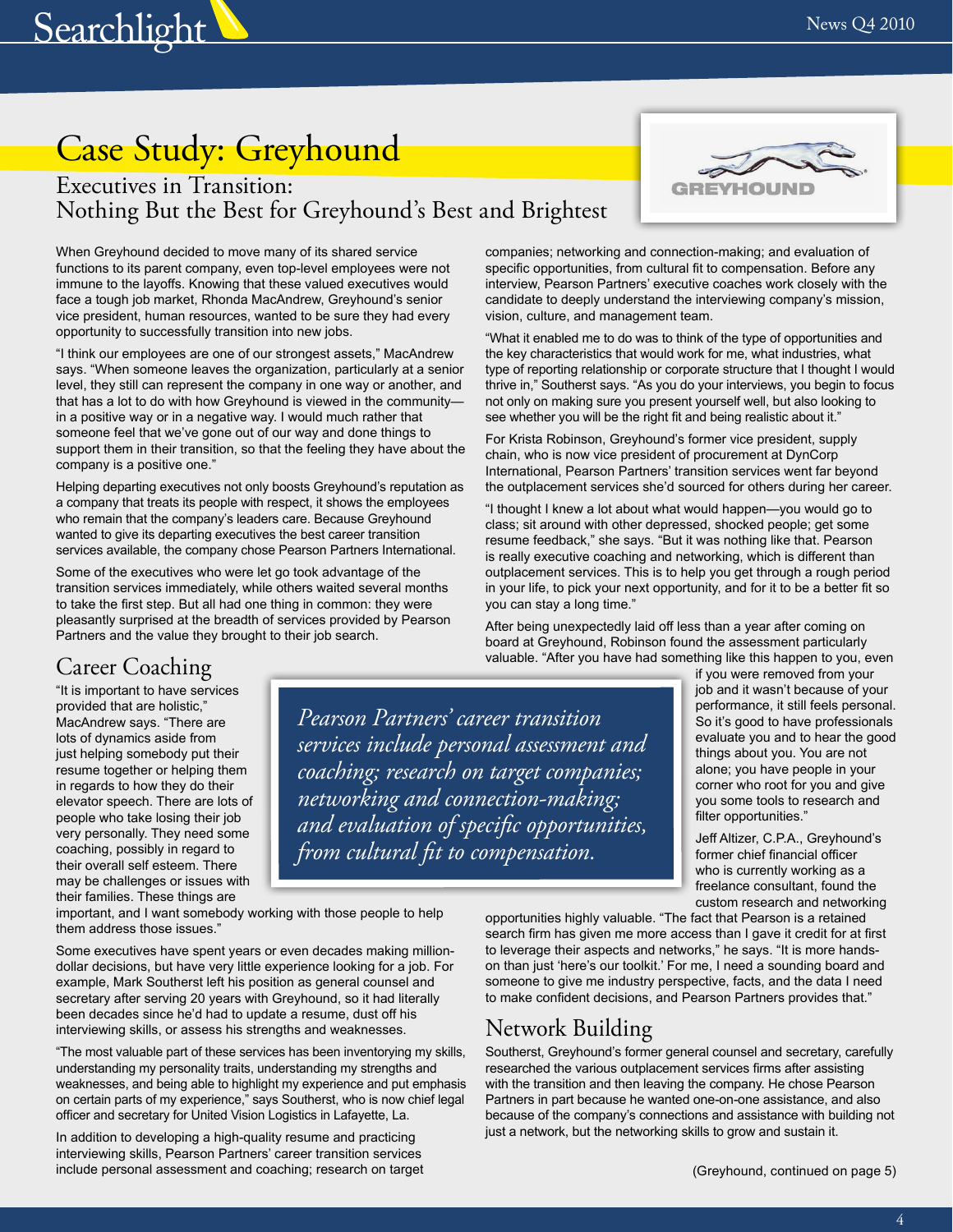# **Searchlight**



### Pearson Partners Profile: Tom Lamson, CPC/Principal

#### What was your first job, and what was it like?

My very first job was delivering newspapers when I was 13. My first job after college and the Navy was working as a manufacturer's rep in Houston. It was interesting because I

was dealing with NASA and the Space Station Freedom.

### How and when did you get started in the executive search business?

I started in executive search in 1994. I discovered the industry through good fortune and a friend's recommendation. I was waiting for an engineering job to open up with an airline, when a friend suggested I talk to the owner of a search firm. I decided to give it a try and never looked back.

### Why did you feel this was the right field for you?

The executive search field gives me the ability to provide a service to firms and individuals that I feel is more valuable than the monetary amount paid for the service. Being able to deliver a valuable service, in a manner and model that I enjoy, makes me feel this is the right career for me. It is also a field that is usually at extremes, both positive and negative. It takes a toll sometimes, but it is never boring.

### What are some highlights of your career so far? Tell us about your best days or proudest moments.

Being recognized as one of the top-producing recruiters in the state was nice. Having the Real Estate/Design and Build practice I built set company records was also a source of pride.

### Describe your leadership style.

I lead by example, in a general sense. When a specific task or project needs to be completed, I take total responsibility for ensuring its success.

### What is your philosophy or approach when it comes to client relationships?

I work with clients directly and honestly in all aspects of the relationship, even when dealing directly requires a bluntness that may not be well-received initially. I believe that, ultimately, honest consultation and interaction is appreciated above all else.

### What do you think is the key to PPI's repeat business with top companies? What do we do better than anyone else?

Since I joined the firm, within the last year I have had the chance to see close-up some major differences among firms during the

interview process. Pearson has a core philosophy that our clients' best interests will be at the heart of every decision made and the way in which business is conducted. All dealings are taken very personally, and the focus is on delivering exactly what the client wants in the manner they want it, instead of on strictly monetary metrics. The example I would put forward was my first meeting with the partners here. There was no initial talk of financial achievement or deal scope, but rather how I dealt with clients and the successes I had achieved on their behalf.

### What do you like to do outside of the office?

I have been married for 10 years and have two children who are seven and three years old. I am involved with them in soccer and Adventure Princesses/Guides through the YMCA. I am a lifelong sailboat racer, although my time on the water has decreased radically in recent years.

### If you had to make a career change tomorrow, what job would you choose, and why?

The boy in me says Major League pitcher, but I would like to start a cooperative philanthropic organization for education and development.

## **Greyhound** (continued from page 4)

MacAndrew is also impressed that Pearson Partners goes beyond most other career transition companies by offering personal networking services. That's especially important, she believes, for senior-level executives, who may require additional time and extensive networking to identify companies and opportunities that are a good fit both culturally and professionally.

"Pearson Partners has a very strong connection in the marketplace, providing personal networking with individuals that brings leads to people who are transitioning, and I think that's extremely positive," she says. "Part of that is because Pearson Partners does executive search as well."

For example, executive job-seekers can ask Pearson Partners to research companies they're interested in, and will get detailed company information and in many cases, names and contact information for people Pearson has placed or worked with in the past. In some cases, Pearson's executives are able to make phone calls and open doors on behalf of transitioning executives.

The former Greyhound executives were also invited to attend Pearson Partners' quarterly breakfast events, where they could meet and network with business leaders from across the area.

Ultimately, for these executives who moved on from Greyhound into new roles, Pearson Partners served as a sounding board, coach, network, research organization, and more.

"An executive is accustomed to having a team supporting them to facilitate decision-making," Altizer explains. "Pearson Partners is, in essence, my management team for the job search."